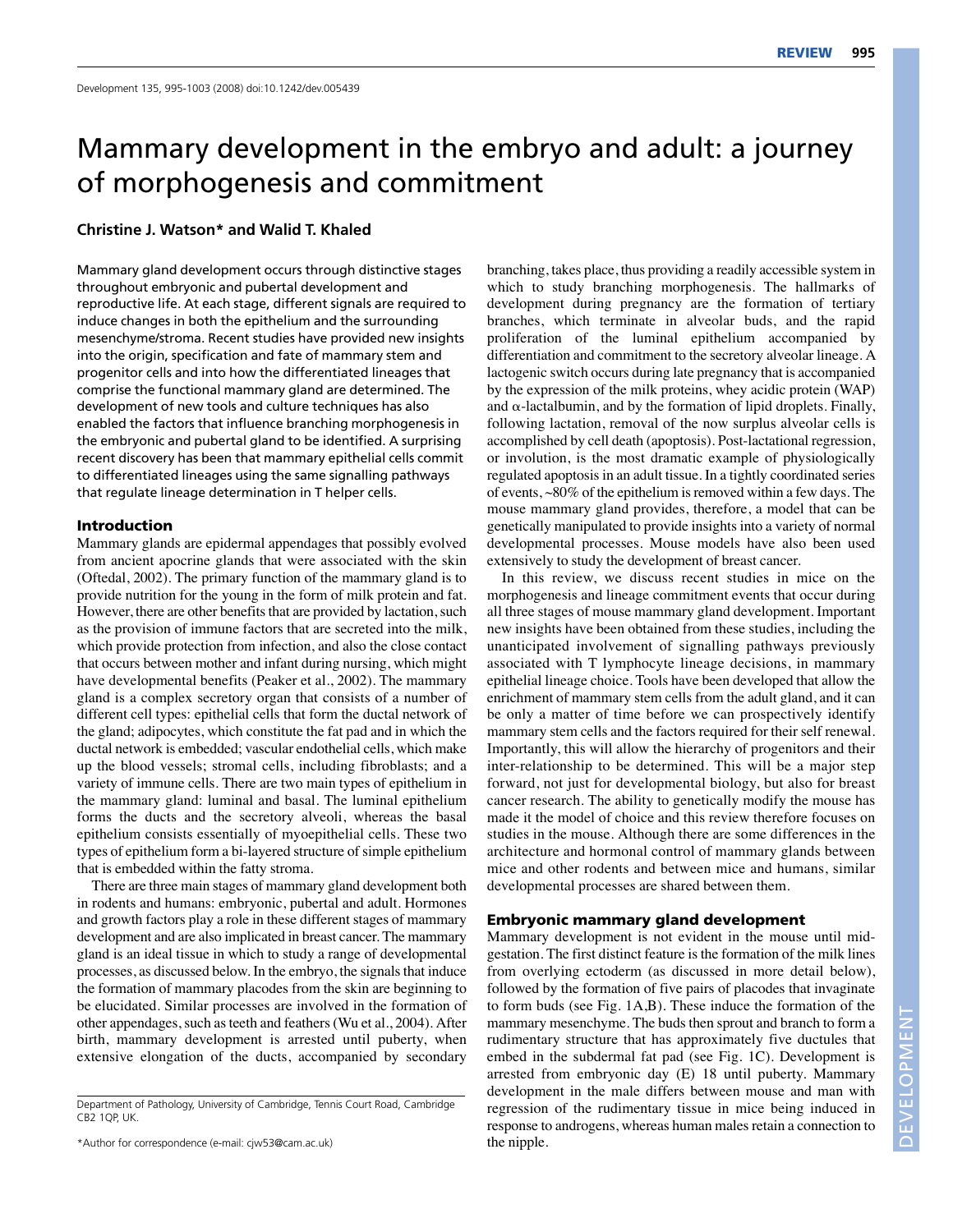

**Fig. 1. Embryonic mammary gland development.** (**A**,**B**) Diagram of an E10.5 mouse embryo (A) showing the position of the milk line (dashed line between limbs), and of an E12.5 mouse embryo (B) showing the positions of the five pairs of mammary placodes, which become mammary buds (MB1-5) along the anteroposterior axis (MB1 and MB5 are hidden by the limb buds and only one flank is shown). (**C**) Overview of mouse embryonic mammary gland development. Placodes, which are visible at E11.5, transform into bulbs of epithelial cells, which sink into the underlying mesenchyme at E13.5 to become the mammary buds. The mesenchymal cells (orange) that surround the buds condense to become the mammary mesenchyme (grey). By E15.5, these buds elongate to form sprouts, which develop a lumen with an opening to the skin, marked by the formation of the nipple sheath. As the end of pregnancy approaches, at E18.5, the sprouts become small arborized glands that invade what has now become the fat pad (buff). Development is essentially arrested at this stage until puberty.

#### **Patterning and placode formation**

Mammary gland development in the mouse is first observed on E10.5 with the appearance of the mammary lines (milk lines) in both male and female embryos. These are two ridges of multilayered ectoderm that arise from the embryonic skin and run in an anteroposterior (AP) direction from the fore- to the hindlimb buds on the ventral surface of the embryo. The mammary line can be observed by in situ staining for the wingless gene *Wnt10b* (Veltmaat et al., 2004). In the TOP-Gal Wnt reporter transgenic line,  $\beta$ galactosidase expression is detected as a thin line between fore- and hindlimb buds (Chu et al., 2004). It has been proposed that ectodermal cells migrate along the mammary line and coalesce to form epithelial placodes (Veltmaat et al., 2004). Parathyroid hormone-related protein (PTHrP; also known as PTHLH – Mouse Genome Informatics) is expressed by E11.0 and the growth factors, fibroblast growth factor 10 (FGF10) and bone morphogenetic protein 4 (BMP4) are also expressed in the placodes. Recently, the expression of a *lac*Z reporter from a *Bmp4* promoter has shown that BMP4 is expressed in both mammary epithelium and mesenchyme between E11.5 and E14.5 (Hens et al., 2007). An interaction between BMP4 and T-box 3 (*Tbx3*; a gene associated with ulnarmammary syndrome, which is characterised by deficiencies in the ulnar ray in the upper limb and hypoplasia of the mammary glands) has been proposed to determine the dorsoventral (DV) boundary of the body, where the formation of mammary buds is initiated (Cho et al., 2006).

At E11.5, five pairs of symmetrically positioned mammary placodes form at reproducible locations (see Fig. 1B). However, each placode is not identically determined, as different signals are required for the development of each pair, and pairs of placodes appear in a specific order: number 3 before 4, which develop before 1 and 5 (which appear simultaneously), and finally number 2. This last pair develops from streaks of WNT10B-positive cells that extend from placodes 1 and 3. The absence of particular placodes has been observed in mice with specific genetic mutations, such as the extratoes (*xt*) mutant that has a deletion in the *Gli3* gene (*Gli3xt/xt*) (Veltmaat et al., 2003). Similarly, loss of *TBX3* in humans produces mammary hypoplasia and nipple loss, whereas mice lacking *Tbx3* lose all mammary buds, although they occasionally retain pair number 2 (Eblaghie et al., 2004). By contrast, *Lef1*-null mice (LEF1 is a nuclear target of the canonical Wnt signalling pathway) form small mammary placodes that degenerate, although bud-pair 4 is sometimes retained (van Genderen et al., 1994), whereas mice that lack *Fgf10*, or its receptor *Fgfr2b*, have only bud-pair 4 (Mailleux et al., 2002). In contrast to bud loss, supernumerary glands have been observed in mice and humans (Grossl, 2000). The scaramanga (*ska*) locus is associated with aberrant bud formation in mice and results in absent (frequently loss of placode 3), supernumerary or misplaced buds (Howard and Gusterson, 2000). The *ska* gene was later identified as that which encodes neuregulin 3 (NRG3), a ligand for the tyrosine kinase receptor ERBB4 (HER4). In mouse embryo explant culture, NRG3-soaked beads induce the expression of LEF1 and bud formation (Howard et al., 2005).

A component of the hedgehog (Hh) signalling pathway, GLI3, has recently been shown to regulate bud formation (Hatsell and Cowin, 2006). GLI3 is one of three homologues of the *Drosophila melanogaster* gene *cubitus interruptus* (*ci*), which encodes a microtubule-bound transcription factor that can be phosphorylated to generate a transcriptional activator  $(Ci^A)$ , or proteolytically cleaved to generate a repressor  $(Ci^R)$ . The Hh signalling network regulates pattern formation and stem/progenitor cell fate in many organs (Ingham and McMahon, 2001). Complex interactions exist between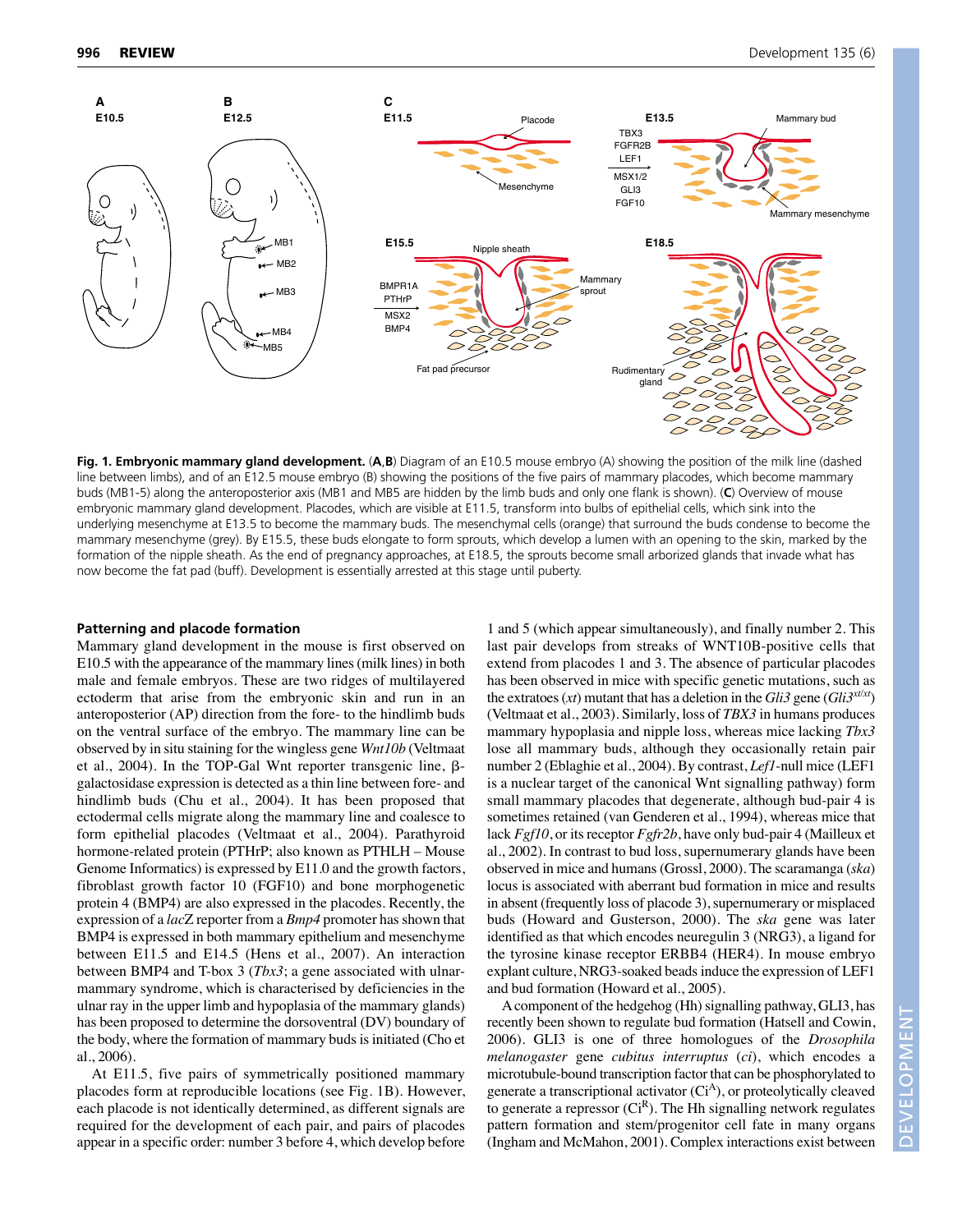the various components of the mammalian Hh pathway that can result in positive or negative signalling via one of three secreted ligands [sonic hedgehog (SHH), Indian hedgehog (IHH) and desert hedgehog (DHH)], which bind to either of two patched-family Hh receptors (PTCH1 and PTCH2), inducing target gene transcription via activator forms of the Gli family members GLI1, GLI2 and GLI3. In the absence of ligand, PTCH1 interacts with a transmembrane effector protein called smoothened (SMO); binding of Hh to PTCH1 releases its inhibition of SMO and induces Hh target genes via the activator forms of the Gli factors (Hooper and Scott, 2005).

In order to clarify the role of Hh signalling in embryonic mammary gland development, Hatsell and Cowin (Hatsell and Cowin, 2006) examined the expression of *Gli1*, *Gli2* and *Gli3* using a combination of *lac*Z reporter expression and in situ hybridisation. Since GLI1 is a direct transcriptional target of positive Hh signalling, *Gli1-lac*Z expression in transgenic mice reports Hh pathway activity. *lac*Z expression is absent in mammary buds (although it is present in hair follicles), indicating that positive Hh signalling is not required for mammary development. Furthermore, embryos null for either *Gli1* or *Gli2* have no obvious defects in mammary bud formation. However, removal of *Gli3* abrogates TOP-Gal expression in the mammary line in the region of placode 3, and results in the loss or misplacement of bud-pairs 3 and 5. Replacing GLI2 with GLI1 in *Gli3*-heterozygous mice, by driving expression of the constitutive *Gli1* activator under the control of the *Gli2* promoter, also results in loss of buds 3 and 5. This suggests that GLI3 is required to suppress Hh target genes that are involved in patterning and bud formation. Overall, this study shows that the  $\text{Gli}^{\text{A}}/\text{Gli}^{\text{R}}$  ratio (Gli activator forms to Gli repressor forms) provides a crucial developmental signal threshold for buds 3 and 5, further emphasizing the susceptibility of different placodes to different developmental signals.

In E11 *Gli3xt/xt* (extratoes mutant) mice, the lack of expression of the Wnt signalling reporter TOP-Gal in the central region of the mammary line demonstrates that the GLI3-mediated repression of the Hh pathway is required prior to the early patterning events that precede mammary placode formation (Hatsell and Cowin, 2006). Thus, although the Hh pathway is active in epidermal appendages, such as in hair follicles, it is either inactive or repressed throughout embryonic mammary development. Interestingly, GLI3 is also involved in FGF10 signalling because recombinant FGF10 can rescue mammogenesis in *Gli3xt/xt* mutants (Veltmaat et al., 2006). It has been suggested that the intra-somitic FGF10 gradient, in concert with the ventral elongation of the somites (as suggested by the phenotype of *Pax3-*deficient mouse mutants), determines the correct DV position of the mammary epithelium (Veltmaat et al., 2006). As there is no evidence for positive Hh signalling in the embryonic mammary gland (Hatsell and Cowin, 2006), this function of GLI3 must be mediated by another mechanism.

Another signalling pathway has recently been implicated in early embryonic mammary gland development. GATA3 is a transcription factor that controls the differentiation of T lymphocytes in response to parasitic infections. In transgenic mice in which a modified  $\beta$ galactosidase gene was knocked-into the *Gata3* locus, blue staining was observed as early as E12.5 in mammary buds (Asselin-Labat et al., 2007). Moreover, the conditional deletion of *Gata3* in mammary placodes using the keratin 14 (*Krt14*) promoter-driven expression of Cre recombinase resulted in a variable loss of placodes and a failure to develop the nipple sheath (Asselin-Labat et al., 2007).

By E13.5, morphologically distinct epithelial buds can be distinguished in mouse embryos, and by E14.5 these buds have sunk into the underlying dermis. Expression of dickkopf 1, an



**Fig. 2. Induction of bud outgrowth.** Cross-section of an embryonic mouse mammary bud at E13.5-15.5. PTHrP and BMP signalling interact to initiate mammary bud outgrowth and nipple formation. PTHrP, which is secreted from mammary epithelial cells of the mammary bud, increases BMPR1A expression in the mammary mesenchymal cells (purple shading), which can now respond to BMP4. This triggers epithelial outgrowth, elevates MSX2 expression, and inhibits hair follicle formation within the nipple sheath. Modified with permission from Hens et al. (Hens et al., 2007).

inhibitor of Wnt signalling, under the control of the *Krt14* promoter can abolish bud formation (Chu et al., 2004). In male mouse embryos, the activation of androgen receptors causes the buds to degenerate and disappear by E15.5. At this stage in female embryos, each bud begins to elongate to form a so-called mammary sprout that invades the precursor of the fat pad, into which the sprout will grow after birth. PTHrP signals to the mesenchyme to initiate the formation of mammary-specific dense mesenchyme (Hens et al., 2007), which is essential for determining epithelial cell fate. A hollow lumen is then formed that opens onto the surface of the skin and gives rise to the nipple (see Fig. 1C). PTHrP is important also for the development of the nipple sheath, and the overexpression of PTHrP in basal keratinocytes converts dermis to mammary mesenchyme and suppresses hair follicle formation (Foley et al., 2001).

## **Branching morphogenesis and ductal elongation**

Around E16, mammary sprouts begin to ramify into a small number of ductules, and by E18.5 they have developed into small tree-like glands that bear between 10 and 15 small branches. The branching morphogenesis of the mammary sprout requires soluble factors that are supplied by the mammary fat pad precursor. Recently, elegant work from John Wysolmerski's laboratory, in which embryonic mouse mammary buds were explanted and cultured, has shown that PTHrP, which is secreted by mammary epithelial cells, sensitises mammary mesenchymal cells (which develop around E13.5) to BMP signalling by upregulating the expression of BMP receptor 1A (BMPR1A) in the mammary mesenchyme but not the epithelium (Hens et al., 2007) (see Fig. 2). Importantly, the addition of BMP4 to cultures of dissected embryonic mammary buds from *Pthrp*-null mice rescued the phenotype (lack of sprouting from the buds and branching morphogenesis) seen in the absence of exogenous BMP4. Conversely, the addition of the secreted BMP inhibitor noggin to wild-type buds reduced bud sprouting by 50%. These data indicate that BMP4 is downstream of PTHrP in its role as a regulator of embryonic mammary ductal branching morphogenesis. Hens et al.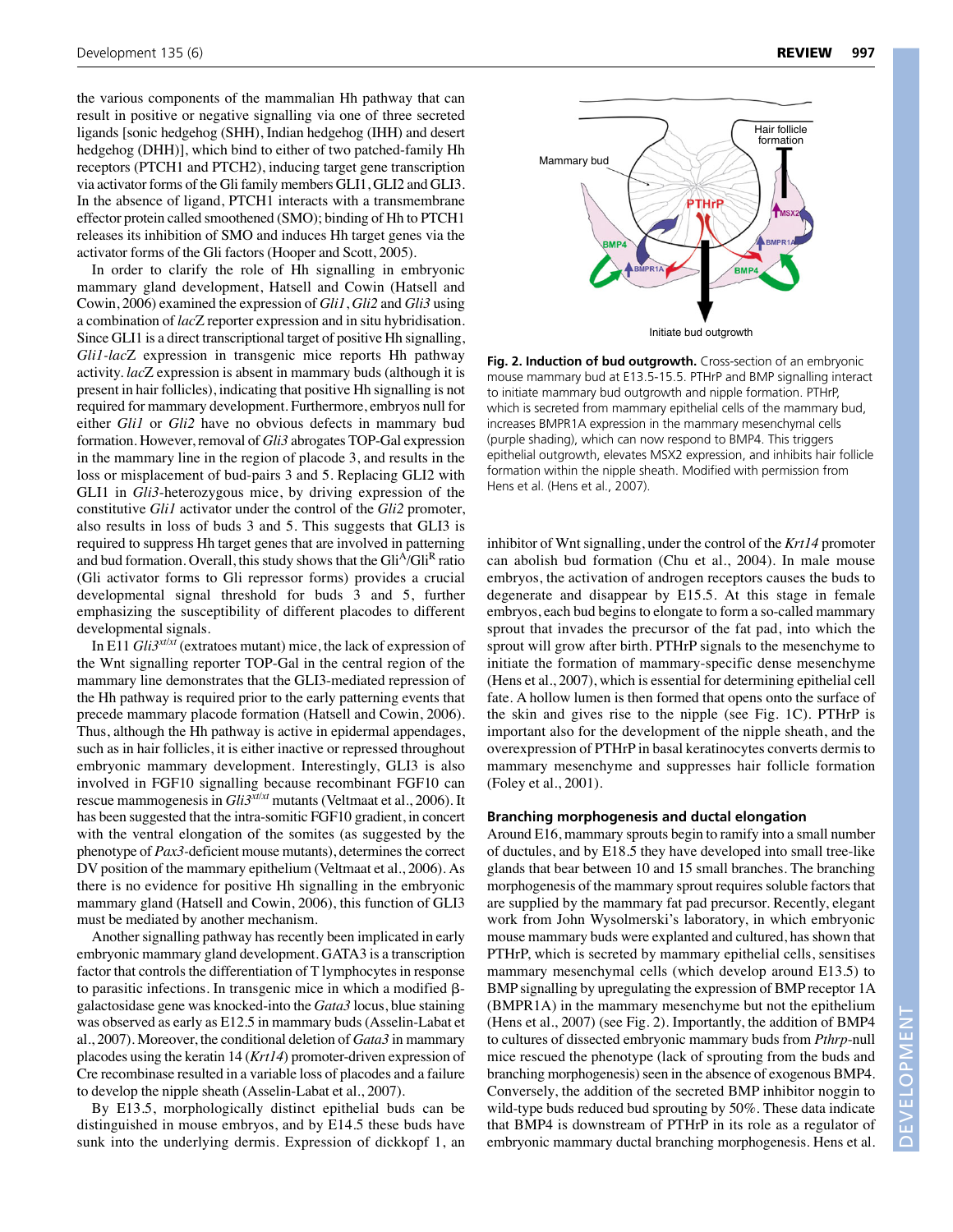

**Fig. 3. Adult mouse mammary gland development.** A schematic of the stages (**A-F**) of mammary gland development in the adult mouse, from pre-puberty through to pregnancy, lactation and involution. Some of the important factors in these developmental processes are highlighted. LN, lymph node; TEB, terminal end bud.

hypothesised that MSX2, a homeodomain transcription factor, could mediate the signals from PTHrP and BMP4, as *Msx2*-null mice have been reported to have a similar arrested bud development phenotype to *Pthrp-*deficient mice (Satokata et al., 2000). This hypothesis is supported by results obtained by culturing mouse C3H10T1/2 mesenchymal cells, which show that PTHrP and BMP4 synergistically induce *Msx2* expression, and by the fact that loss of *Msx2* can rescue the loss of hair follicles seen in KRT14-PTHrP overexpressing mice (Hens and Wysolmerski, 2006). Taken together, these results demonstrate that PTHrP and BMP4 induce the expression of MSX2 in mammary mesenchyme to mediate the PTHrP-regulated suppression of hair follicle formation around the bud and nipple (Fig. 2). Use of embryonic bud organ culture should enable further insights into the factors produced by the epithelium and/or mesenchyme that promote the outgrowth of the mammary bud.

These studies have revealed that complex interactions exist between signalling pathways, have clarified the role of Hh pathway components and have revealed new molecular players in embryonic mammary development, such as GATA3. The demonstration that gradients of FGF10 function in the positioning of the placodes is an important finding and might provide insights into the different requirements for placode formation at different locations. Finally, the elegant embryonic bud culture studies of Hens and Wysolmerski will provide an impetus for further work on embryonic branching morphogenesis.

It is also interesting that hair follicle formation is suppressed in favour of mammary gland development. It was demonstrated recently in mice that the ablation of epithelial SHH signalling results in the transformation of some hair follicles to a strikingly mammary-gland-like fate (Gritli-Linde et al., 2007). It is also worth noting that in the absence of white adipose tissue (WAT), which starts to accumulate around the developing mammary ductal system at E18.0 (Sakakura, 1987), branching is arrested at this stage and that only 3-4 ducts develop by birth in mice genetically modified to lack all WAT (Couldrey et al., 2002). It is not known whether this is owing to a defect in paracrine signalling or altered physical interactions.

The mammary gland is unusual in that development arrests at E18.5 and does not commence again until puberty, when much of its development takes place. Thus, we now turn to the events that occur during adult mammary gland development and to the recent discoveries that have shed light on this process.

## **Adult mammary development**

The major events that occur during adult mammary gland development, including the developmental cycle of pregnancy, lactation and involution are depicted in Fig. 3.

#### **Mammary development at puberty**

At birth, the mouse mammary gland is competent to produce milk (as it is in humans, in whom it is sometimes referred to as witch's milk). In the first few weeks after birth, growth of the mammary tree is commensurate with body growth (allometric growth) (Fig. 3A). Terminal end buds (TEBs), which are club-shaped structures comprising an outer layer of cap cells and a multilayered inner core of cells called body cells, appear at the tips of the ducts and start to invade the fat pad. Allometric growth ceases when serum levels of estrogen start to rise at puberty. Proliferation within the TEBs results in ductal elongation, and clefting of the TEBs results in bifurcation of the ducts to generate branches (Fig. 3B). Apoptosis has been detected in the body cells and could be the mechanism for lumen formation (Humphreys et al., 1996). By ~10-12 weeks of age, the TEBs have disappeared, the limits of the fat pad are reached and growth ceases. The appearance of TEBs is not observed in A-ZIP/F-1 mutant mice that lack WAT and in which ductal development is severely disrupted (Couldrey et al., 2002) (A-ZIP/F-1 is a dominantnegative protein that inhibits the DNA-binding and function of B-ZIP proteins in both the C/EBP and AP1 families of transcription factors), implicating the fat pad in TEB formation and ductal elongation, either physically or as a source of secreted factors. It is worth noting that cycles of side-branching followed by apoptosis occur with each oestrus cycle and that, in some mouse strains, this branching can be extensive. Thus, cell death is a crucial homeostatic event in the mature virgin mammary gland, although this has received little attention until recently.

The expression of *Gata3* in the body cells (but not the cap cells) of TEBs has hinted at a role in post-natal ductal branching and elongation, as have experiments in which MMTV-Cre has been used to delete *Gata3* in luminal epithelium. In the absence of *Gata3*, TEBs fail to develop and a drastic reduction in ductal outgrowth occurs. This reduced outgrowth was even seen in heterozygous *Gata3* mice in one study (Asselin-Labat et al., 2007), but not another (Kouros-Mehr et al., 2006) (this discrepancy might reflect the use of different MMTV-Cre transgenic lines in the two studies). Loss of *Gata3* is associated with a decrease in the proportion of cells positive for estrogen receptor  $\alpha$  (ER $\alpha$ ; also known as ESR1 – Mouse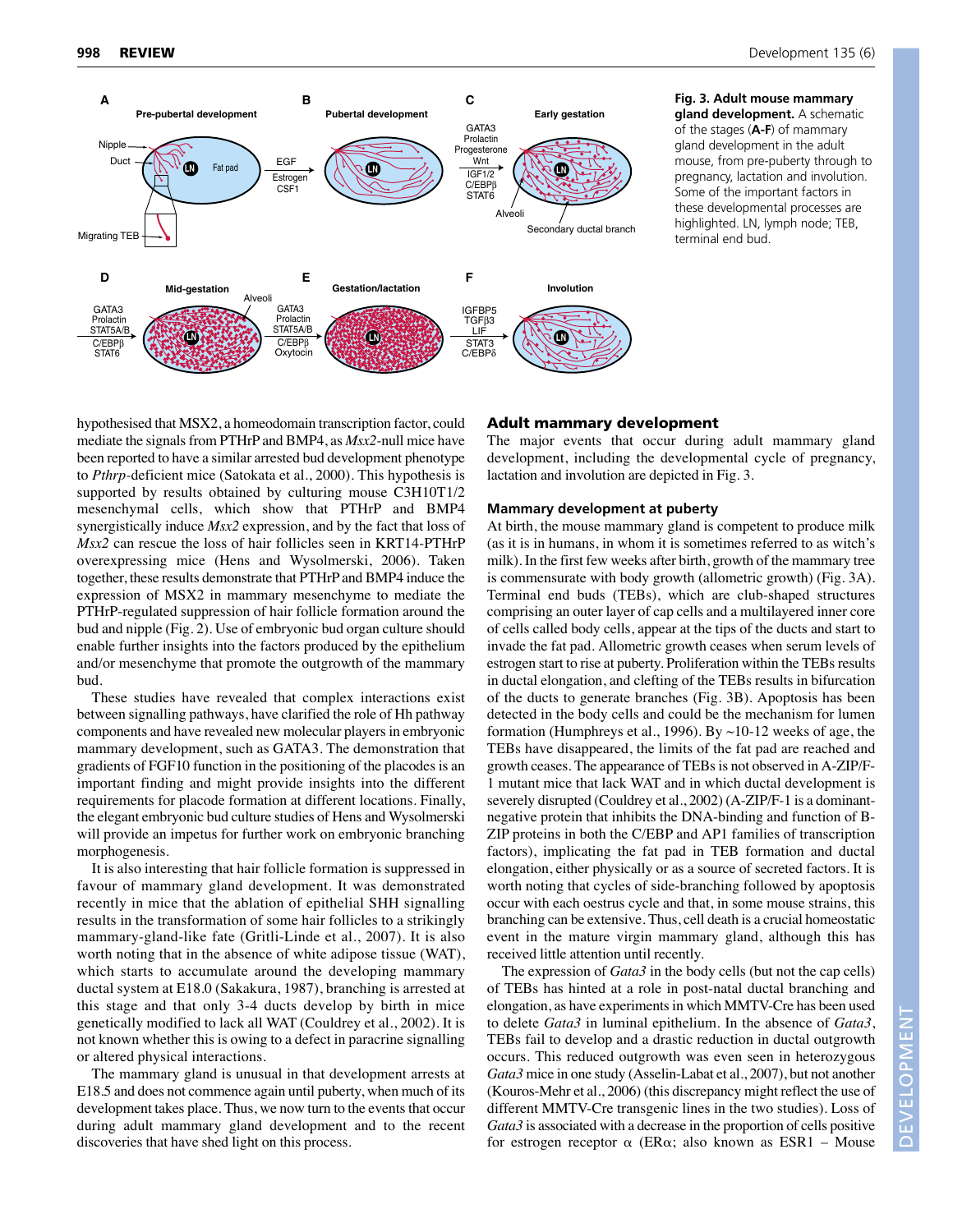Genome Informatics), suggesting that GATA3 is involved in either the expression of  $ER\alpha$  or the commitment to the  $ER\alpha$ -expressing lineage. Using a bioinformatics approach, Kouros-Mehr et al. (Kouros-Mehr et al., 2006) identified FOXA1 as a possible component of the GATA3 regulatory network. The correlation between *Gata3* and *Foxa1* expression, the presence of a GATA3 binding site in the *Foxa1* promoter, and the role of FOXA1 in estrogen signalling and the binding of ER to chromatin, led these authors to suggest that FOXA1 mediates cross-talk between GATA3 and  $ER\alpha$  signalling, as discussed further in the following section.

## **Branching morphogenesis**

Branching morphogenesis is a complex process that is regulated by a wide range of factors expressed in the epithelium or stroma, including hormones and growth factors, extracellular matrix molecules and matrix metalloproteases, morphogens and immune cells (Sternlicht et al., 2006). These factors provide both global and positional cues. However, the question remains as to the mechanism by which the initiation and formation of secondary ductal branches is determined.

A crucial regulator of branching in the virgin gland is estrogen, which has two receptors,  $ER\alpha$  and  $ER\beta$ , with  $ER\alpha$  being the more important for development. The original knockout model of  $ER\alpha$  (the ERKO mouse) established that estrogen is important for pubertal development (Bocchinfuso et al., 2000). However, this phenotype is partly due to reduced prolactin (PRL) levels. A complete knockout of  $ER\alpha$  subsequently showed that TEBs are absent in the mammary glands of  $Er\alpha$ -null mice and that the ducts failed to invade the fat pad (Mallepell et al., 2006). A more refined version of this knockout has recently been developed with the aim of removing  $ER\alpha$  only in the epithelium, at different stages of development. By conditionally deleting ER $\alpha$ , Feng et al. (Feng et al., 2007) have shown that ER $\alpha$  is required for both prepubertal development and during late pregnancy for alveologenesis and lactation.

Recently, Mina Bissell's laboratory has utilised a novel mammary cell culture system to address the role of tissue geometry and morphogenetic gradients in mammary gland branching morphogenesis (Nelson et al., 2006). Using mouse mammary epithelial cells and a three-dimensional micropatterned collagen gel assay to control the geometry of the initially formed tubules, these researchers demonstrated that the addition of epidermal growth factor (EGF) or hepatocyte growth factor (HGF) to this culture system induced the formation of multicellular branches from the central tubule that invaded the surrounding collagen. Using real-time imaging of the expression of green fluorescent protein (GFP) under the control of the vimentin mesenchymal gene promoter, branches were found to form at locations of previous GFP expression, supporting the idea that an epithelial-mesenchymal transition-like event is required at branch points for branching to occur. Branching, but not the expression of vimentin/GFP, could be blocked by inhibiting the activity of the growth factor epimorphin (also known as syntaxin 2 – Mouse Genome Informatics), which has previously been shown to be important for branching during puberty. Furthermore, changing the geometry of the tubule to either a curved or a bifurcated structure changed the position of the branches. This suggests that locally secreted inhibitory morphogens, such as transforming growth factor (TGF)  $\beta$ 1, could influence branching. The researchers then tested this hypothesis by constructing 3D computer-generated models of diffusion gradients of morphogens that correctly predicted the sites of branching. Thus, their findings suggest that the geometry of ducts and their position relative to neighbouring ducts can control the sites of branching. This interesting study lays the foundation for further work that could incorporate other components of the mammary gland, such as adipocytes and isolated TEBs. Using a different 3D culture model (organoids in Matrigel culture), the Bissell laboratory have also shown that  $TGF\alpha$  is sufficient to induce branching morphogenesis and that the duration of an active ERK1/2 (also known as MAPK3/1 – Mouse Genome Informatics) signal is crucial to this process (Fata et al., 2007). Thus, signal intensity and duration are also of crucial importance for morphogenesis.

The secreted protein, milk fat globule-EGF factor 8 (MFGE8), which is composed of two EGF repeats and two discoidin domains, is required for the efficient removal of apoptotic mammary epithelial cells during post-lactational regression. A role for MFGE8 in branching morphogenesis has now recently been suggested because of the severely reduced branching and thin, poorly developed TEBs that are observed in *Mfge8-*null mice (Ensslin and Shur, 2007). Interestingly, MFGE8 is expressed by both luminal and myoepithelial cells.

### **Lumen formation**

Lumen formation is an essential process in embryogenesis. It is first required for blastocyst formation and subsequently for ductal and tubule development in a variety of organs, including the kidney and lung. A hollow lumen can be formed in several ways. In the blastocyst, for example, cells die to produce the luminal space. A similar mechanism has been proposed to produce the ductal lumen during ductal morphogenesis of the mammary gland, as there is evidence that apoptosis occurs within the body cells of the TEB (Humphreys et al., 1996). The apoptosis of these cells can be reduced by the overexpression of the pro-survival BCL2 factor. More recently, studies using mice null for *Bim* (also known as *Bcl2l11*), a BH3-only-domain regulator of apoptosis, have revealed that BIM is essential for the removal of the surplus epithelium in the duct (Mailleux et al., 2007). In the absence of BIM-mediated cell death, these cells switch to a more squamous cell type and subsequently die via a caspase-3-independent mechanism. It will be interesting to determine whether cell death and lumen formation is a caspaseregulated process or whether alternative cell death mechanisms are utilised.

The occlusion of the mammary duct lumen occurs in mice deficient in the axonal guidance molecules ROBO1 and SLIT2 (Strickland et al., 2006). TEBs in  $Slit2^{-/-}$  or  $Robol^{-/-}$  mice display spaces between the cap and luminal/body cell layers, a phenotype similar to that seen in netrin 1 (*Ntn1*)-null mice. Mammary glands in  $Sli2^{-/-}$ ; *Ntn1<sup>-/-</sup>* mutant mice show not only defects in TEB structure, but also severe ductal abnormalities that suggest a peeling apart has occurred of the luminal epithelial and myoepithelial cell layers. This notion is supported by in vitro assays that show that  $Sli\tau2^{-/-}$ ; *Ntn1<sup>-/-</sup>* double-deficient mammary cells are severely compromised in their ability to form bi-layered organoids. Furthermore, this deficiency is rescued by the addition of purified SLIT2. These axonal guidance molecules might thus be of crucial importance during the rapid growth and morphogenesis that occur during puberty to maintain the integrity of the bi-layer.

The size of the lumen can also be affected by a variety of factors, including the transcription factor CCAAT/enhancer binding protein  $(C/EBP)$   $\beta$  (also known as CEBP $\beta$ ) because *Cebpb*-null virgin mice exhibit cystic, enlarged mammary ducts with decreased secondary branching (Seagroves et al., 1998).

These studies highlight the importance of using sophisticated genetically engineered models to address the role of growth/ signalling factors in specific cell types and at specific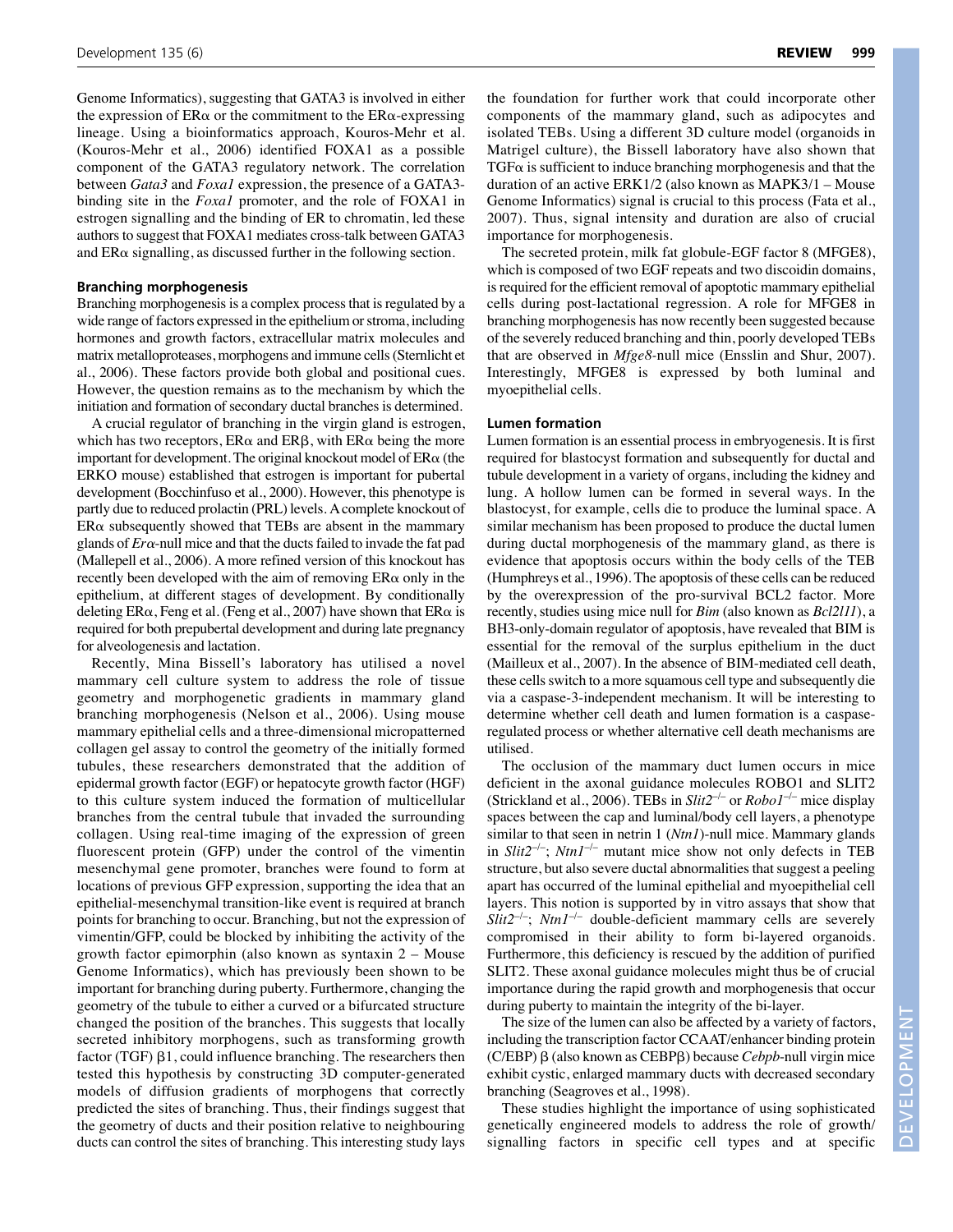

#### **Fig. 4. Signalling in T cell lineage**

**commitment.** Multiple pathways are implicated in T helper type 2 (Th2) cell differentiation. Importantly, IL4/13 signalling through STAT6 induces the transcription of IL4R $\alpha$  and GATA3, which is the master regulator of Th2 differentiation. GATA3, along with other transcription factors, STAT6, STAT5 and c-MAF, induce the transcription of IL4, IL5 and IL13. GATA3 is also activated by the Notch pathway independently of STAT6 activity, providing an explanation for GATA3 expression in *Stat6*-null mice. The balance between different members of the nuclear factor of activated T-cells (NFAT) family of transcription factors also plays a role in the transcription of IL4 and Th2 differentiation. P, phosphorylation; TACE (ADAM17); ICD, intracellular domain.

developmental stages during mammary development. TEB structure is important also for mammary gland morphogenesis, a process that is also controlled by morphogenetic gradients of secreted factors.

## **Mammary development during pregnancy**

During pregnancy, the mammary gland has to undergo further development and morphological change to prepare for lactation (Fig. 3D-F). Lactation requires the production of specific cells that can synthesize and secrete copious amounts of milk. The hormone progesterone (P) induces extensive side-branching and alveologenesis and, in combination with PRL, promotes the differentiation of the alveoli, which are the structures that synthesize and secrete milk during lactation. In the absence of the P receptor (PR; also known as PGR – Mouse Genome Informatics), side-branches and alveoli do not form (Brisken et al., 1998). The PRL receptor is also essential for alveolar differentiation (Ormandy et al., 1997). The alveolar luminal cells, together with the surrounding myoepithelial cells, probably arise from bi-potent ductal progenitors, although there is evidence that distinct duct-limited and lobule-limited progenitor cells exist in both mouse and rat (Smith and Boulanger, 2003). There are at least two populations of slowly dividing (label-retaining) cells in the ductal epithelium, which are either ER-positive or ERnegative (Booth and Smith, 2006). In normal mammary glands of both mice and women,  $ER\alpha$ -positive cells are not normally proliferative, but this association is lost in breast cancer. It is likely that there are discrete factors that specify and maintain differentiated alveolar cells during pregnancy.

Recent studies into mammary gland development have provided new insights into the signals that are necessary for progenitor cells to commit to the luminal lineage and for the maintenance of the differentiated state of luminal cells. By analogy with the differentiation paradigm of T helper (Th) cells, these findings have led to a model in which uncommitted transit-amplifying (TA) or progenitor cells are directed down either of two lineages based on the expression and response to Th1 or Th2 cell cytokines (as discussed in more detail below).

# **Progenitor cell regulation and lineage commitment during pregnancy**

PR function is mediated through several factors, including the Wnt pathway. Canonical Wnt signalling requires  $\beta$ -catenin and the suppression of this pathway results in impaired alveolar development, suggesting that the cross-talk that occurs between these pathways is important for mammary gland development during pregnancy. This hypothesis was tested recently by crossing a transgenic mouse model of constitutive  $\beta$ -catenin activity onto a background of PR deficiency (Hiremath et al., 2007). Surprising results were obtained from this study that suggest that cells at the tips of ducts respond differently to the absence of PR than do cells along the ducts. Precocious development of alveoli at the ends of ducts was observed in response to constitutive  $\beta$ -catenin expression in the complete absence of PR. However, in mice heterozygous for *Pr*, precocious development was also seen along the lateral borders of the ducts. The authors concluded that although PR signalling is required for  $\beta$ -catenin responsiveness in the ducts, it is not required at the ductal tips.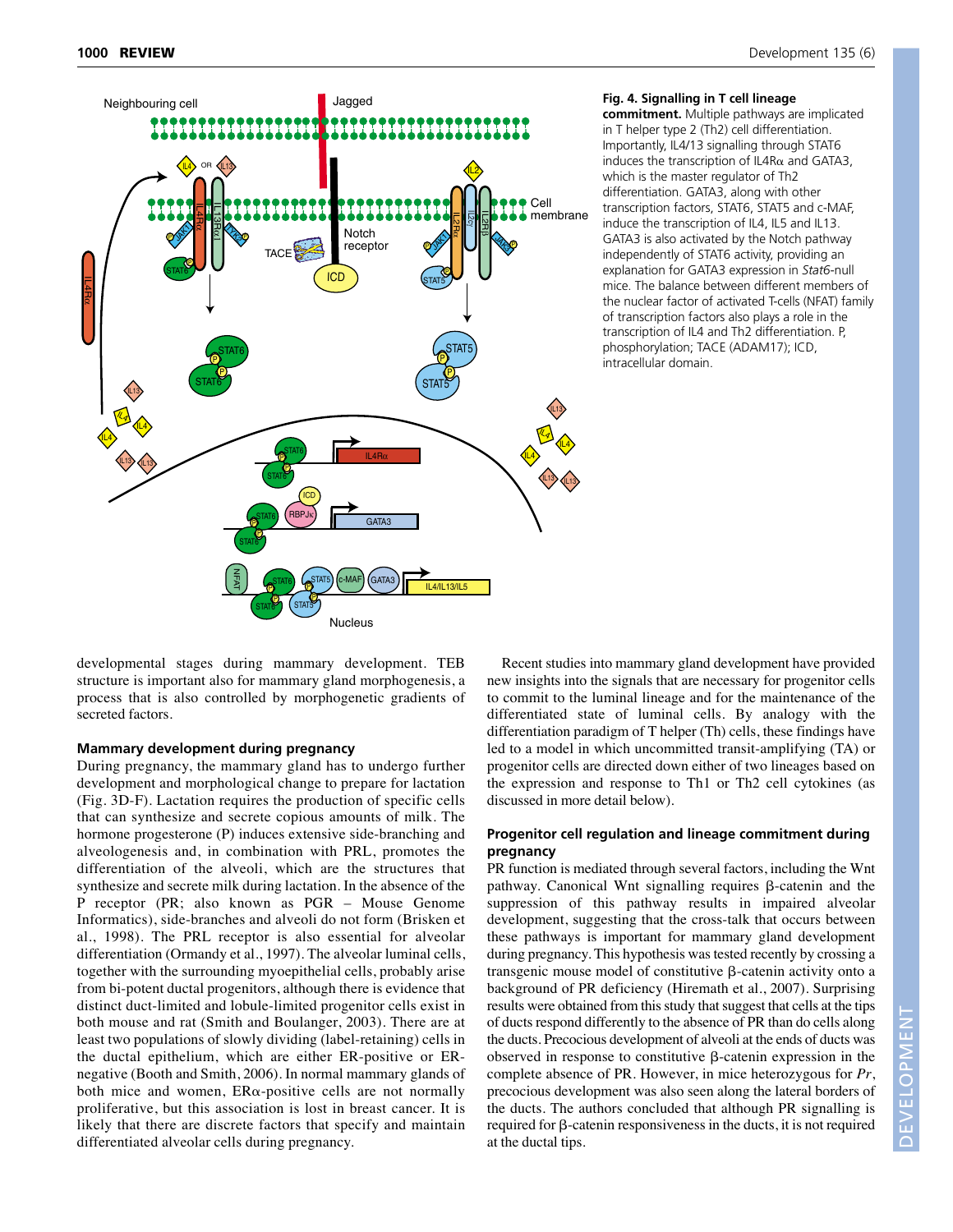



The prevailing paradigm, that steroid hormones and PRL are the principal temporal regulators of mammary gland differentiation (Hennighausen and Robinson, 2005), has been given an added perspective with the publication of several papers demonstrating that signalling pathways that are normally associated with lineage commitment in Th cells (Khaled et al., 2007; Asselin-Labat et al., 2007; Kouros-Mehr et al., 2006) also function in mammary lineage commitment.

The polarization of Th cells into either Th1 or Th2 is regulated by cytokines: interleukin (IL) 12 activates STAT4 and commits naïve T cells to the Th1 lineage, whereas IL4 and IL13 activate STAT6 and promote the Th2 lineage (Ansel et al., 2006). Th2 cells are required for the response to parasitic infections, and once Th2 cells have been generated, commitment to this lineage is reinforced by the secretion of the type-2 cytokines IL4, IL5 and IL13. This is associated with changes in chromatin structure and with the transcriptional upregulation of the Th2 transcription factors GATA3 and c-MAF. Conversely, Th1 cells are produced in response to viral infections, and these cells secrete the type-1 cytokines  $IFN<sub>Y</sub>$  and TNF, again reinforcing commitment to this lineage and inducing the expression of the transcription factor T-Bet (also known as TBX21 – Mouse Genome Informatics) (Fig. 4).

A role for STAT6 and its upstream cytokines IL4 and IL13 in the expansion of the luminal lineage has recently been demonstrated in mice deficient for these pathway components (Khaled et al., 2007). STAT6 phosphorylation in wild-type mice increases by day 5 of gestation, and this increase correlates with the expression of IL4R $\alpha$ and GATA3 in the epithelium followed by c-MAF induction later in pregnancy. In the absence of STAT6, a 70% decrease in the number of alveoli is seen at day 5 of gestation and correlates with diminished epithelial cell proliferation. Similar phenotypic results are seen in *Il4–/–*/*Il13–/–* double-mutant mice (Khaled et al., 2007), whereas deletion of SOCS5, a negative regulator of STAT6, results in precocious alveolar development. Importantly, mammary epithelial cells in culture secrete the type-1 cytokines  $IL12a$ , IFN $\gamma$ and TNF in the undifferentiated state, but when induced to differentiate by a lactogenic hormone cocktail (PRL, dexamethasone and insulin), they switch to secreting type-2



**Fig. 6. Lineage committment in mammary progenitor cells.** (**A**) A mammary stem cell (blue) in its niche (purple). (**B**) Stem cells self-renew in their niche in a process that might require GATA3. Asymmetrically dividing stem cells produce transit-amplifying (light blue) daughter cells that commit to either the basal or luminal progenitor lineages. A common progenitor for ductal and alveolar cells is depicted, although there might be two different progenitors. Induction of STAT6 in response to IL4 and IL13 induces further expression of GATA3 and possibly of c-MAF, which are required for differentiation to alveolar  $cells. RBPJK$  is required to maintain the alveolar phenotype and suppresses differentiation along the basal lineage.

cytokines (IL4, IL13, IL5). This unexpected discovery demonstrates a role for these immune cell cytokines in epithelial cell fate and raises interesting questions about the evolutionary origins of mammary and immune cells and the role of T cell cytokines in the regulation of mammary progenitor cells.

The role for Th2 signalling factors in mammary development is further highlighted in two similar studies in which *Gata3* was conditionally deleted at different stages of mammary development (Asselin-Labat et al., 2007; Kouros-Mehr et al., 2006). Deletion of *Gata3* in alveolar cells during pregnancy using the *Wap* promoter to drive Cre expression in the epithelium during pregnancy revealed that *Gata3* deficiency leads to a block in alveolar differentiation and to failed lactogenesis (Asselin-Labat et al., 2007). Similar results were obtained using a doxycycline-inducible Cre line WAP-rtTA-Cre (Kouros-Mehr et al., 2006), which allows *Gata3* to be deleted at specific times in the epithelium from late pregnancy onwards. The observation that the apparently *Gata3*-null outgrowths contain a non-deleted *Gata3* allele indicates that a selective pressure retains a functional *Gata3* allele in the surviving outgrowths. The long-term administration of doxycycline (14 days) results in additional defects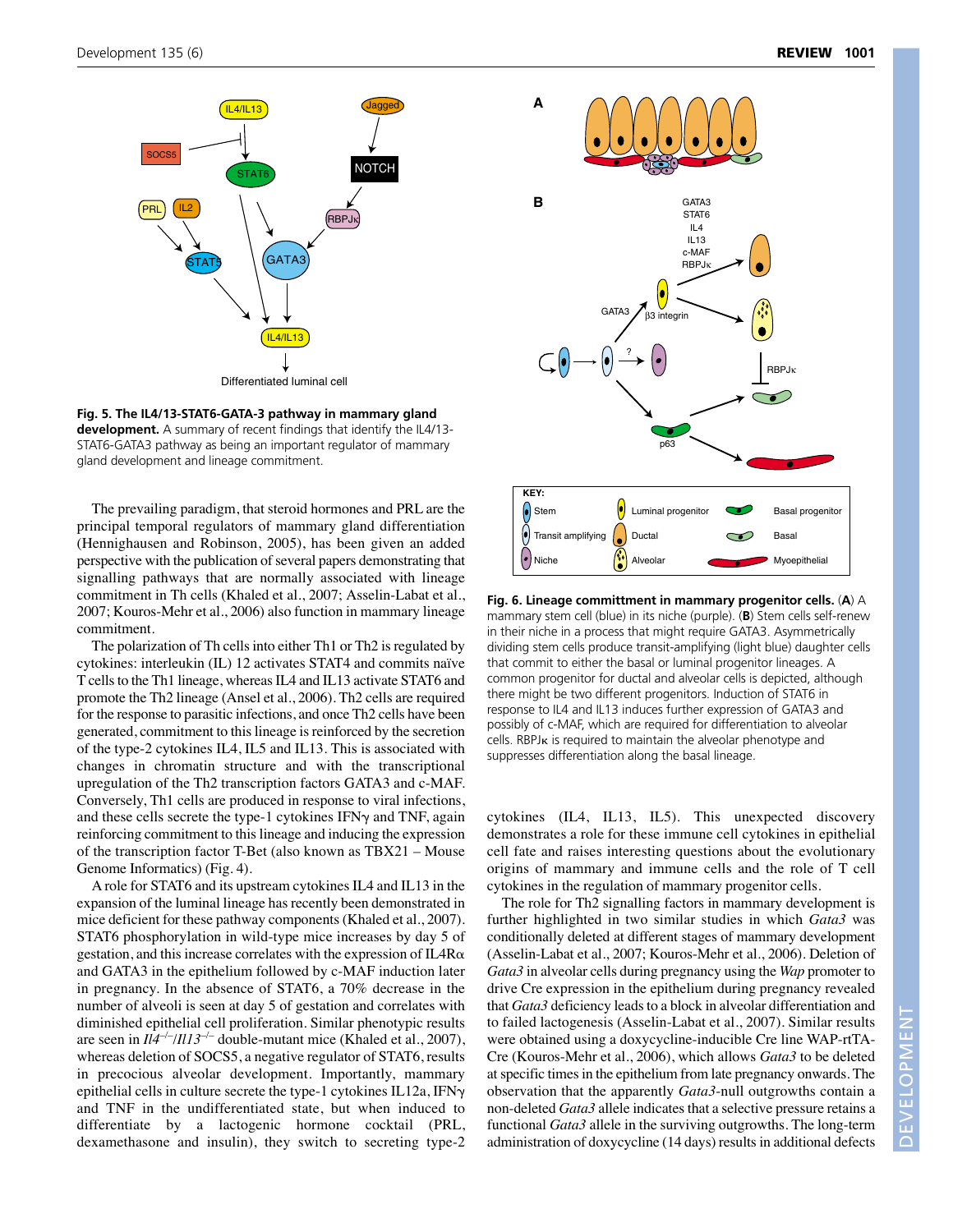in the luminal epithelium, including the disruption of the ductal architecture and a marked detachment of cells into the lumen that is associated with cell death.

*Gata3* deficiency also results in the expansion of undifferentiated mammary epithelial cells, as revealed by immunostaining. This suggests that GATA3 might be required to maintain the quiescent state of differentiated luminal cells. This idea is supported by the observation that levels of GATA3 and proliferative behaviour are inversely correlated. Alternatively, it could be that GATA3 is required primarily to maintain the differentiated state and thus is not directly involved in cell cycle control.

Using FACS to isolate an epithelial subpopulation of cells  $(CD29<sup>lo</sup> CD24<sup>+</sup> CD61<sup>+</sup>)$ , it was shown that this luminal progenitor pool increases significantly in size in *Gata3*-deficient mice, further supporting the notion that loss of GATA3 blocks the differentiation of luminal progenitors (Asselin-Labat et al., 2007). The subsequent overexpression of GATA3 in these cells showed that expression of the milk proteins  $\beta$ -casein and WAP could be induced even in the absence of lactogenic hormone stimulation. This indicates that GATA3 promotes the differentiation of lineage-restricted progenitor cells. Interestingly, haploinsufficiency of *Gata3* suggests that absolute levels of protein are important for mammary gland development; indeed, humans with only one functional copy of *GATA3* have reduced levels of GATA3 protein and deficiencies in Th2 responses, serum IgE levels, and often abnormalities of the kidneys, thyroid gland and in hearing.

In Th2 cells, *Gata3* is required for the continued expression of *Il4*, *Il5* and *Il13*, as their promoters have GATA3-binding sites. It is interesting that phosphorylated STAT5 levels are reduced in STAT6 deficient mammary glands, perhaps suggesting that levels of IL5, which is known to activate STAT5, are reduced in the absence of STAT6. A hierarchy of signalling from IL4/IL13 through STAT6 and GATA3 is thus an important constituent of commitment to the alveolar luminal lineage (see Fig. 5). The cytokine signals that lie upstream of GATA3 in embryonic and pubertal mammary gland are yet to be determined. It will also be important to identify and compare the signals that lie downstream of GATA3 at different stages of mammary gland development, as these findings could have important implications for breast cancer, not least because GATA3 is highly expressed in breast cancers of the luminal A subtype, which also express  $ER\alpha$  (Sorlie et al., 2003).

An interesting counterpoint to the STAT6 and GATA3 stories is the role of Notch signalling in lineage commitment. The Notch pathway is crucial also in Th1/Th2 determination (Ansel et al., 2006). Notch signalling is mediated by the DNA-binding protein RBPJ<sub>K</sub> (in the absence of Notch, RBPJ<sub>K</sub> represses Notch target genes through the recruitment of a co-repressor complex). The binding of the Notch intracellular domain (NICD) to RBPJ displaces these co-repressors from RBPJ<sub>K</sub>, resulting in the derepression of promoters that contain RBPJ<sub>K</sub>-binding sites. NICD then recruits several coactivators, including mastermind-like protein (MAML) and CBP/p300 (CREBBP), and results in the transcription of target genes, such as *Hey1*. The conditional deletion of *Rbpjk* in mouse mammary epithelium during pregnancy results in the expression and accumulation of p63 (also known as TRP63 – Mouse Genome Informatics) in luminal cells, suppressing their luminal characteristics and inducing more basal-like features, including the expression of keratin 5 (Buono et al., 2006). This phenotype was also associated with increased proliferation rates, but growth of the virgin mammary gland was not affected. Interestingly, there was a transient amplification of keratin 6-positive luminal cells in these mice that could reflect either a block in differentiation or a slower

progression through the lineage to fully differentiated luminal cells. Thus, the canonical Notch pathway is required for the maintenance, but not for the establishment, of luminal cells and is particularly important for the proliferation of these cells during pregnancy. These studies provide new insights into the signals necessary for the commitment to, and maintenance/differentiation of, the luminal lineage, and are summarised in Fig. 6.

Finally, a role for both the Hh and Wnt pathways in stem cell selfrenewal/maintenance has been suggested by two recent studies. Using the MMTV promoter to overexpress a constitutively active form of SMO (MMTV-SmoM2) in limiting-dilution transplantation studies (in which a maximum of one stem cell is transplanted per gland), Moraes et al. showed that there is a decrease in the frequency of regenerative stem cells in MMTV-SmoM2 epithelium compared with wild-type (Moraes et al., 2007). In a similar limiting-dilution study, and based on the expression of the putative stem cell markers keratin 6 and p21 (also known as CDKN1A – Mouse Genome Informatics), ductal cells from mice deficient for the Wnt coreceptor LRP5 have also been shown to exhibit little to no stem cell activity (Lindvall et al., 2006), suggesting that LRP5-mediated canonical signalling is required for mammary stem cell activity.

### **Concluding remarks**

This is an exciting time for mammary gland biologists. The identification of novel signalling pathways that regulate lineage commitment, the refinement of genetically modified mouse models, the development of stem cell enrichment procedures, and the ability to culture embryonic mammary glands and follow stem cells as they commit to different lineages will bring important new insights. The development of improved humanised mouse models and threedimensional culture models will be important for future work.

C.J.W. is supported by a BBSRC Research Development Fellowship and W.T.K. is funded by a BBSRC project grant.

#### **References**

- **Ansel, K. M., Djuretic, I., Tanasa, B. and Rao, A.** (2006). Regulation of Th2 differentiation and *Il4* Locus accessibility. *Annu. Rev. Immunol.* **24**, 607-656.
- **Asselin-Labat, M. L., Sutherland, K. D., Barker, H., Thomas, R., Shackleton, M., Forrest, N. C., Hartley, L., Robb, L., Grosveld, F. G., van der Wees, J. et al.** (2007). Gata-3 is an essential regulator of mammary-gland morphogenesis and luminal-cell differentiation. *Nat. Cell Biol*. **9**, 201-209.
- **Bocchinfuso, W. P., Lindzey, J. K., Hewitt, S. C., Clark, J. A., Myers, P. H., Cooper, R. and Korach, K. S.** (2000). Induction of mammary gland development in estrogen receptor-α knockout mice. *Endocrinology* **141**, 2982-2994.
- **Booth, B. W. and Smith, G. H.** (2006). Estrogen receptor-alpha and progesterone receptor are expressed in label-retaining mammary epithelial cells that divide asymmetrically and retain their template DNA strands. *Breast Cancer Res.* **8**, R49.
- **Brisken, C., Park, S., Vass, T., Lydon, J. P., O'Malley, B. W. and Weinberg, R. A.** (1998). A paracrine role for the epithelial progesterone receptor in mammary gland development. *Proc. Natl. Acad. Sci. USA* **95**, 5076-5081.
- **Buono, K. D., Robinson, G. W., Martin, C., Shi, S., Stanley, P., Tanigaki, K., Honjo, T. and Hennighausen, L.** (2006). The canonical Notch/RBP-J signaling pathway controls the balance of cell lineages in mammary epithelium during pregnancy. *Dev. Biol.* **293**, 565-580.
- **Cho, K. W., Kim, J.-Y., Song, S.-J., Farrell, E., Eblaghie, M. C., Kim, H.-J., Tickle, C. and Jung, H.-S.** (2006). Molecular interactions between Tbx3 and Bmp4 and a model for dorsoventral positioning of mammary gland development. *Proc. Natl. Acad. Sci. USA* **103**, 16788-16793.
- **Chu, E. Y., Hens, J., Andl, T., Kairo, A., Yamaguchi, T. P., Brisken, C., Glick, A., Wysolmerski, J. J. and Millar, S. E.** (2004). Canonical WNT signaling promotes mammary placode development and is essential for the initiation of mammary gland morphogenesis. *Development* **131**, 4819-4829.
- **Couldrey, C., Moitra, J., Vinson, C., Anver, M., Nagashima, K. and Green, J.** (2002). Adipose tissue: a vital role in mammary gland development but not differentiation. *Dev. Dyn.* **223**, 459-468.
- **Eblaghie, M. C., Song, S. J., Kim, J. Y., Akita, K., Tickle, C. and Jung, H. S.** (2004). Interactions between FGF and Wnt signals and Tbx3 gene expression in mammary gland initiation in mouse embryos. *J. Anat.* **205**, 1-13.